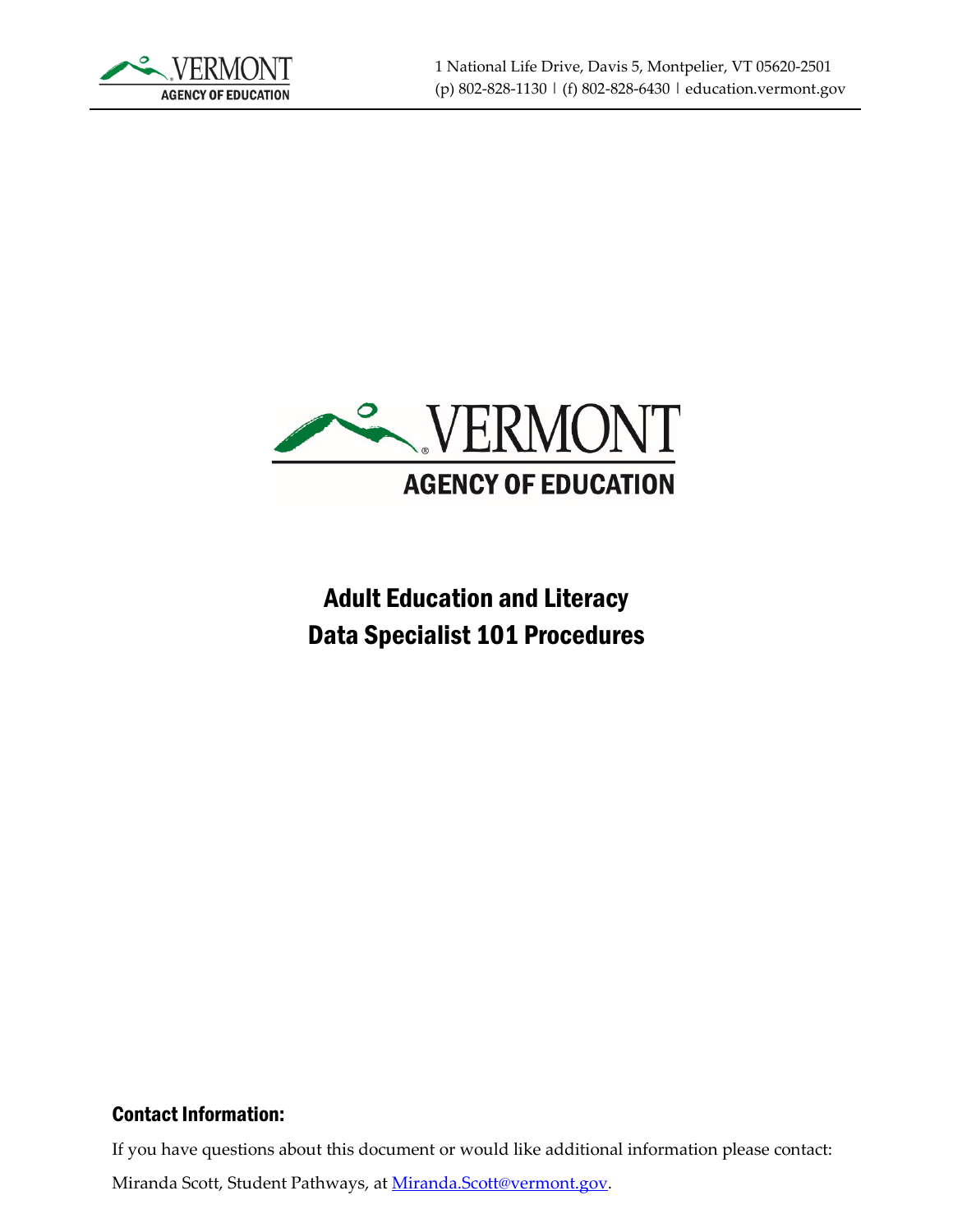## **Table of Contents**

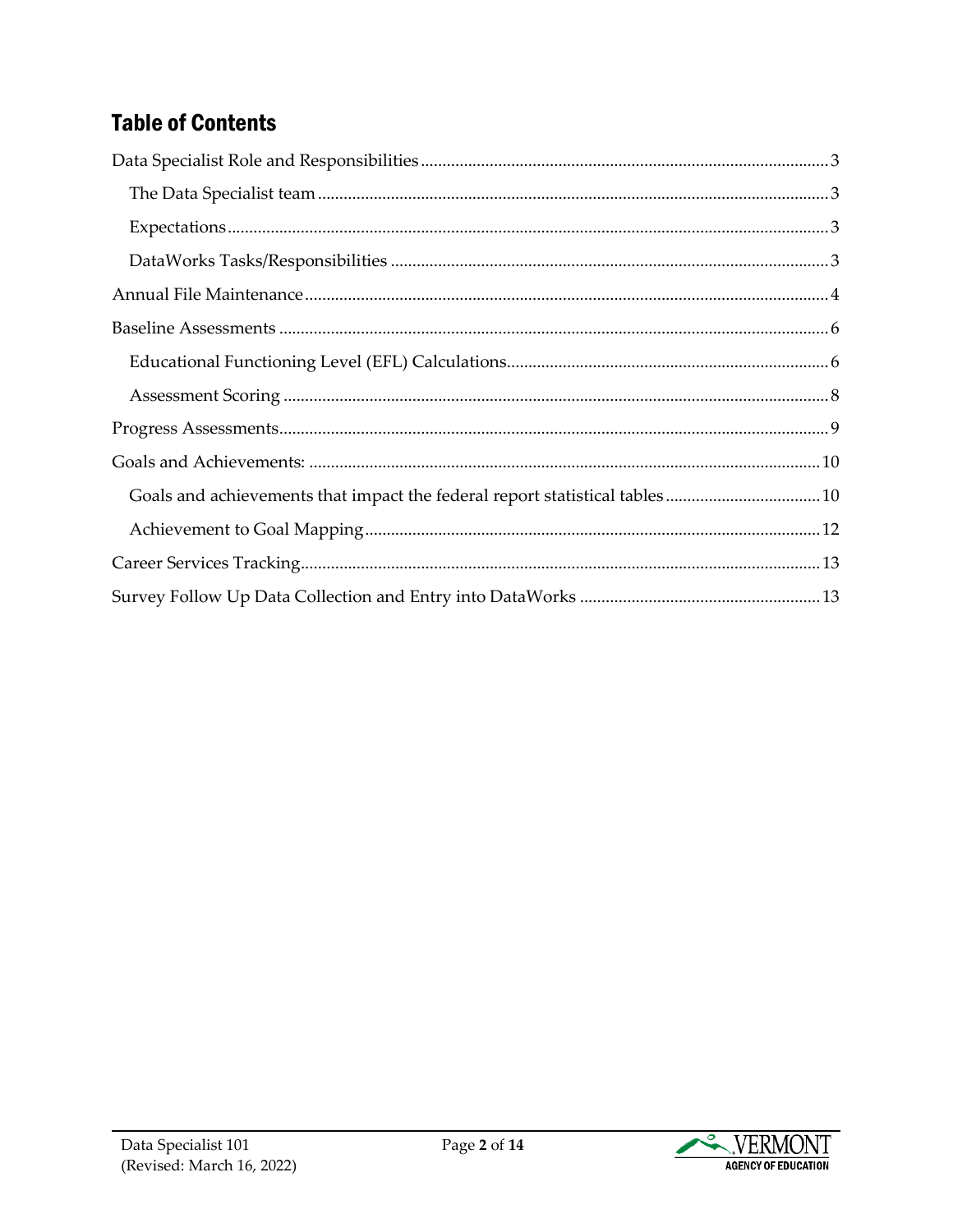#### <span id="page-2-0"></span>Data Specialist Role and Responsibilities

## <span id="page-2-1"></span>The Data Specialist team

Consists of assigned Adult Education and Literacy (AEL) provider staff, the Vermont Agency of Education (AOE) Database Administrator, and the database programmer. The team will meet for training and updates quarterly. Data Specialists have specific permissions within DataWorks which provides them with the ability to make corrections and complete particular tasks. Data Specialists are trained on procedures for identifying and correcting data entry issues in order to support staff in their designated region. Data Specialists also support local staff to understand and use reports for program improvement.

## <span id="page-2-2"></span>Expectations

Data Specialists will act as a first line of technical assistance in the field for their assigned centers. Field staff will contact Data Specialists for data corrections, data concerns, and questions. Data Specialists will contact the AOE Database Administrator with questions and concerns that cannot be addressed in the field.

It is an expectation that a Data Specialists will possess a fundamental understanding of DataWorks including Measurable Skills Gains (MSG), Periods of Participation (Pops) Educational Functioning Level (EFL) and how they impact reporting as well as a clear understanding of all staff roles and access levels.

#### <span id="page-2-3"></span>DataWorks Tasks/Responsibilities

- Editing a Demographic page or enrollment activation date
- Editing or deleting a student instruction or goal setting and plan management service
	- o Only services with a date in the current program year can be edited or deleted.
- Editing or deleting an assessment entry or individual assessment skill or score
	- o Only assessments with a date in the current program year can be edited or deleted.
- Recalculating EFL
- Inactivating student enrollments
- Co-Enrollment and Barriers to Employment updating
- Follow up Survey process
- The Data Specialists will provide input for future programming changes, however, final data programming decisions will be made by AOE staff.

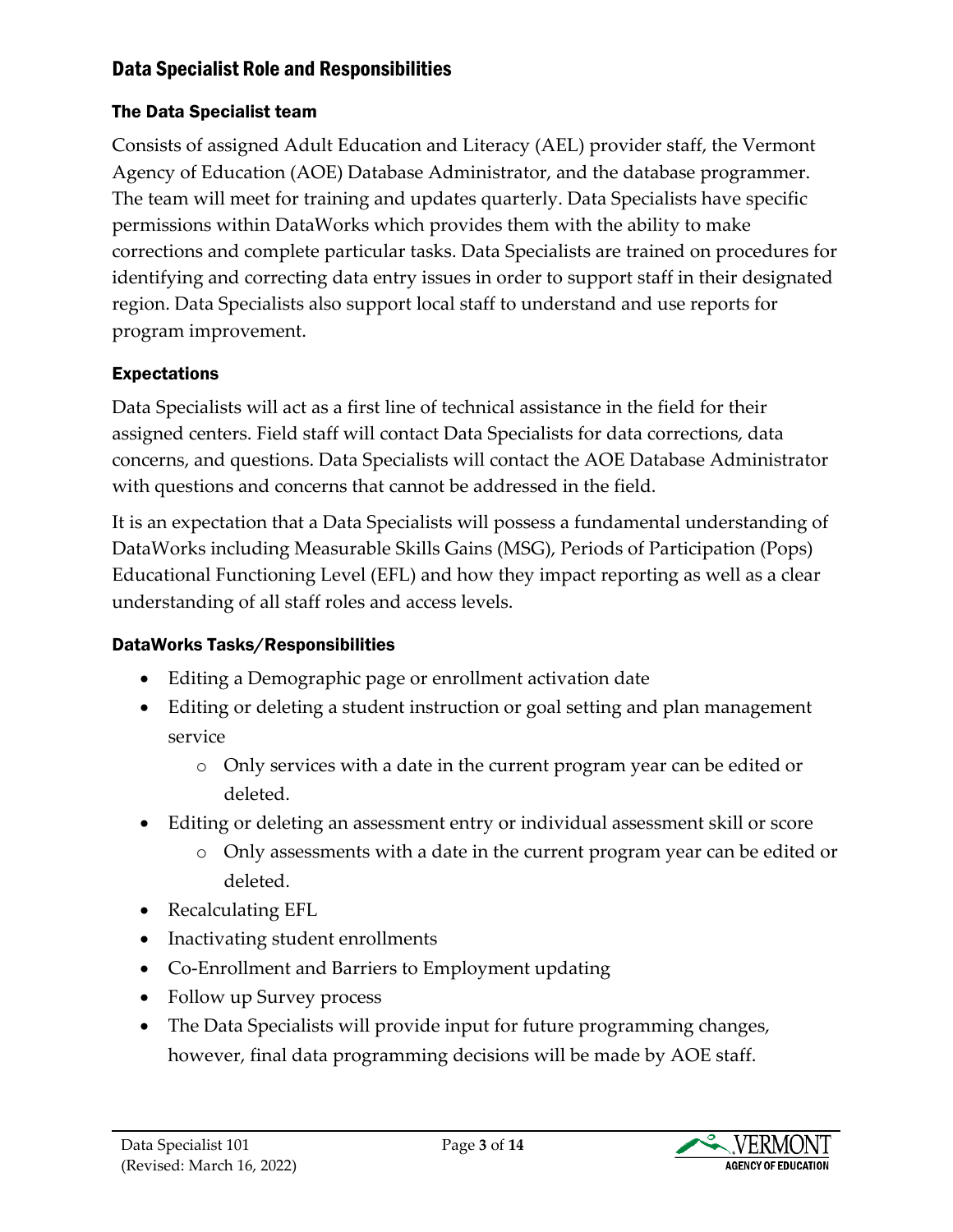Data Specialists will also act as liaisons between their AEL provider leadership staff and the AOE Database Administrator regarding data programming issues. As data programming changes may impact overall State outcomes and provider program practice, the communication between Data Specialists and their organizational leadership is crucial.

## <span id="page-3-0"></span>Annual File Maintenance

Barriers to employment and co-enrollment status changes and the new fiscal year (FY), which begins on July 1 and ends on June 30.

- Close enrollments and activate new enrollments with updated information before entering any services for the new fiscal year.
- Barriers to employment need to be confirmed annually since the data shows they may be under reported. Barriers to employment should be tracked based on the status of the student at **program entry** if the student is new to AEL. If the student is continuing, the data should be tracked based on status at the **beginning of services in the new fiscal year**.
- If services have been entered for the new fiscal year they will need to be deleted before closing the old enrollment to update barriers to employment.

## Co-Enrollment

- Co-enrollment in Vermont Department of Labor (DOL) and Division of Vocational Rehabilitation (VR) should be verified and student records updated quarterly and not just at the end of the fiscal year. If at any point during the fiscal year, the student was co-enrolled in DOL or VR, the co-enrollment should be indicated for the entire fiscal year.
- Please note that DOL and VR reported co-enrollments in DataWorks have been low in comparison to reporting from the field and as indicated in the quarterly data match performed at the AOE with VR.

## Special Group Enrollment (SGE)

• ESL/ELL – ESL and ELL are both used in this document when referring to English Language Learners. When referring to skill levels, ESL is used to be consistent with the U.S. Department of Education's language. The AOE also uses ELL. The ESL SGE should be opened prior to the entry of the initial ESL assessment; this will allow the EFL to be set with the administration of only one assessment. English Language Learners should have an open ESL SGE until they have completed ESL 6 by attaining a scaled score of 236 or higher on the CASAS Life and Work Reading assessment in order for them to be considered ready to

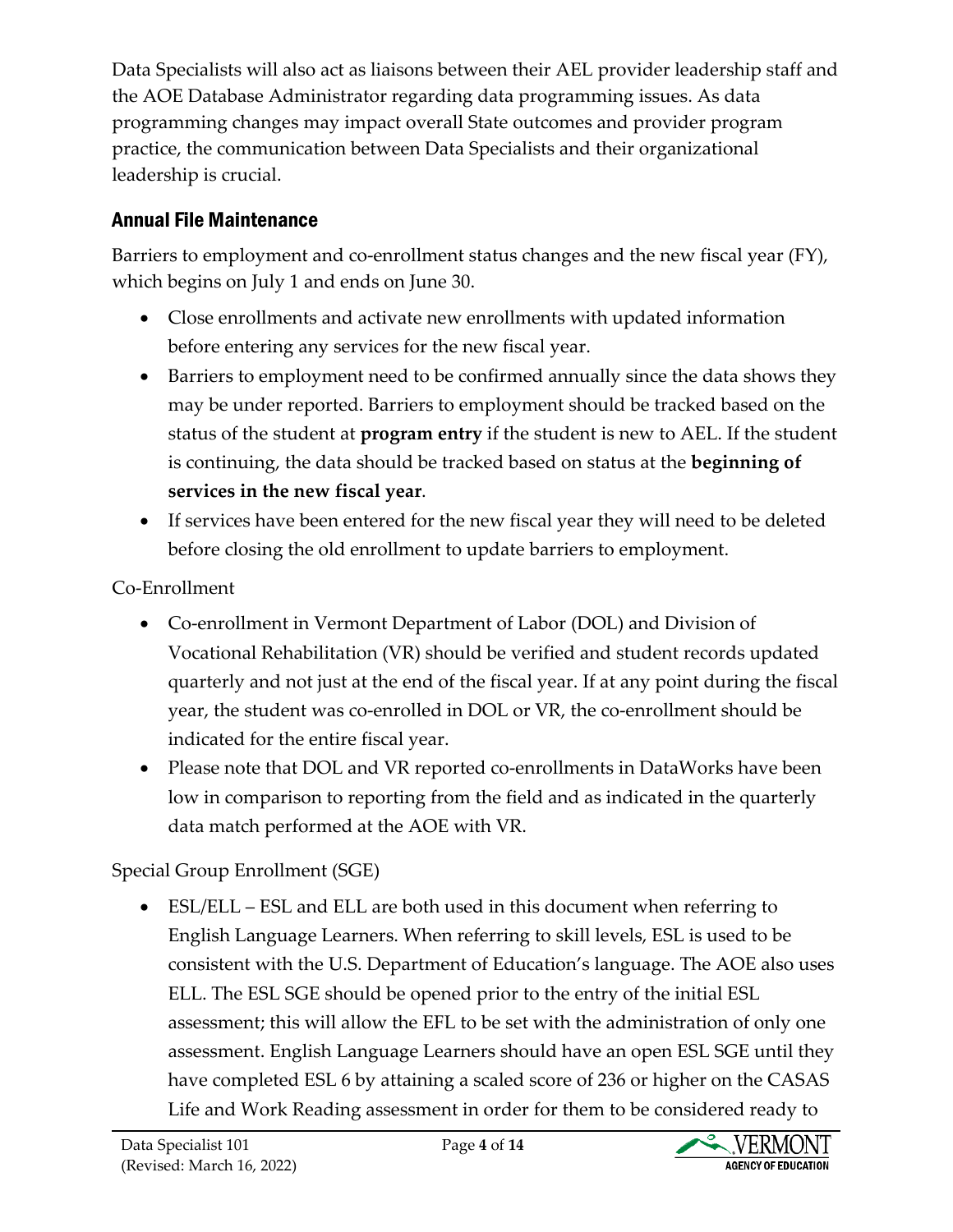transition into the Adult Basic Education/Adult Secondary Education (ABE/ASE) population. When students are no longer receiving ESL services, they should be transitioned to receiving ABE/ASE services. Once it is determined by the AEL provider student advisor and the student that the student is ready to transition, the ESL SGE must be closed with a date prior to the administration of any ABE/ASE assessments.

- High School Completion Program (HSCP) Directs HSCP funding. See HSCP plan managers procedures for specific details.
- National Reporting System (NRS)  $1 2 -$  This SGE is to be used for students with low skills (NRS 1-2). Due to the fact that students with low skills might not be ready to take assessments in all skill areas (reading, writing, and math) the NRS 1 – 2 SGE only requires assessment in one skill area to establish an EFL baseline. Once a student attains NRS 3 in any skill area the NRS 1 – 2 SGE must be inactivated **before** the NRS 3 assessment is entered into DataWorks. The NRS 1 – 2 inactivation date must be prior to the date of the new assessments.
- IET SGE These SGEs can be added by following AOE staff creation of the program in DataWorks. See the [AEL Integrated Education and Training](https://education.vermont.gov/documents/ael-iet-approval-and-documentation-process)  [Approval and Documentation process.](https://education.vermont.gov/documents/ael-iet-approval-and-documentation-process)

#### Funding Sources

• Integrated English Literacy and Civics Education (IELCE) – Students participating under the IELCE grant need to be assigned to the IELCE funding stream on the student enrollment page, so they report correctly on federal Table 3 Program Type and Age and Table 9 Outcomes for Integrated English Language and Civics Education. Only those providers who have been awarded IELCE funds may SGE students in this category as long as the student lives within the service region of the AEL provider.

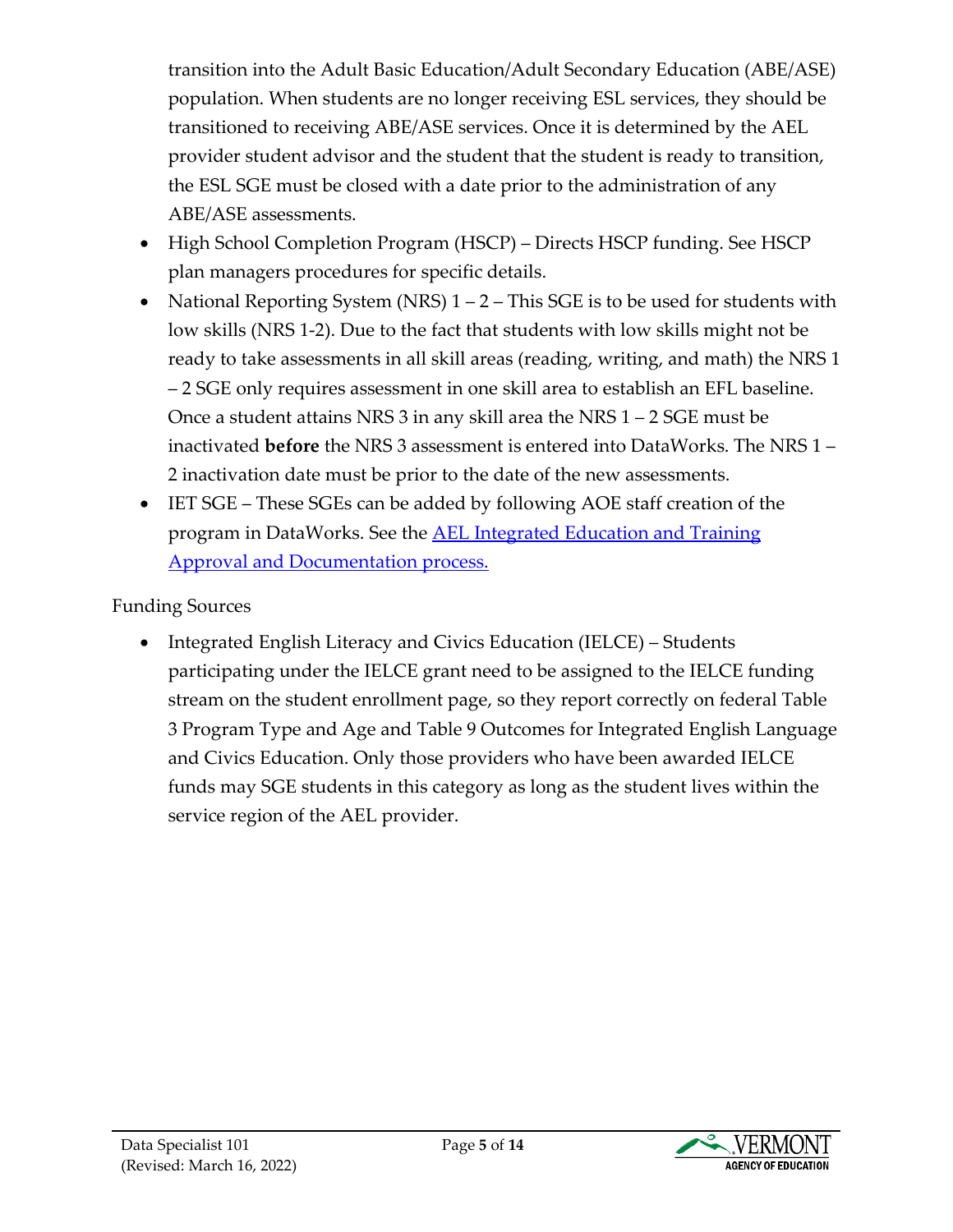#### <span id="page-5-0"></span>Baseline Assessments

#### <span id="page-5-1"></span>Educational Functioning Level (EFL) Calculations

- 1. The baseline EFL is established using the lowest level achieved in reading, writing or math via approved skill level assessment within 30 days of the first assessment for ABE/ASE students.
	- a. For ESL students there is no restriction on the number of skill areas that must be assessed. As long as at least one skill area (speaking, reading, or writing) is assessed and entered into the database an EFL baseline will be established on the date of the assessment.
	- b. If the student's most recent EFL has expired, a new 30-day period begins
	- c. A student is considered as an ESL student if special group enrolled in ESL on the date of the assessment
	- d. When a student is ready to transition from ESL to ABE/ASE (NRS 6 is attained in all ESL skill areas assessed) the ESL SGE will need to be inactivated. Then the student will need to be assessed in all three skill areas of reading, writing, and math to establish a new ABE/ASE EFL following the 30 – day rule. The date for the new assessments must be after the ESL SGE inactivation date.
	- e. If a student has an EFL set to expire only the EFL skill area needs to be progress assessed to extend the expiration date.
- 2. A student is considered to have "NRS Complete" status when all three ABE/ASE skills have reached NRS 6 in all three skill areas of reading, writing, and math within a period of two consecutive fiscal years. Once "completed", no more EFLs will be generated for the student. There is no expiration for "NRS Complete" students.
- 3. When EFL 6 is achieved via progress assessment and the student has not attained NRS 6 in all other skill areas, a new EFL skill area will be established. DataWorks will check for level generating assessments of the same type (ESL or ABE/ASE) in the period beginning with the start date of the fiscal year immediately preceding the EFL 6 assessment date. A new baseline EFL with an effective date on the day the EFL 6 assessment date is established in the skill with the lowest level.
- 4. The 30-day timeline is not restricted as far as crossing a fiscal year is concerned as long as all assessment scores have been entered into the database prior to the fiscal year data lock that occurs at the end of September.

#### **Notes about EFLs:**

• The "effective date" of an EFL may be different than the date of the assessment that generated the EFL. This only happens when the student achieves NRS level

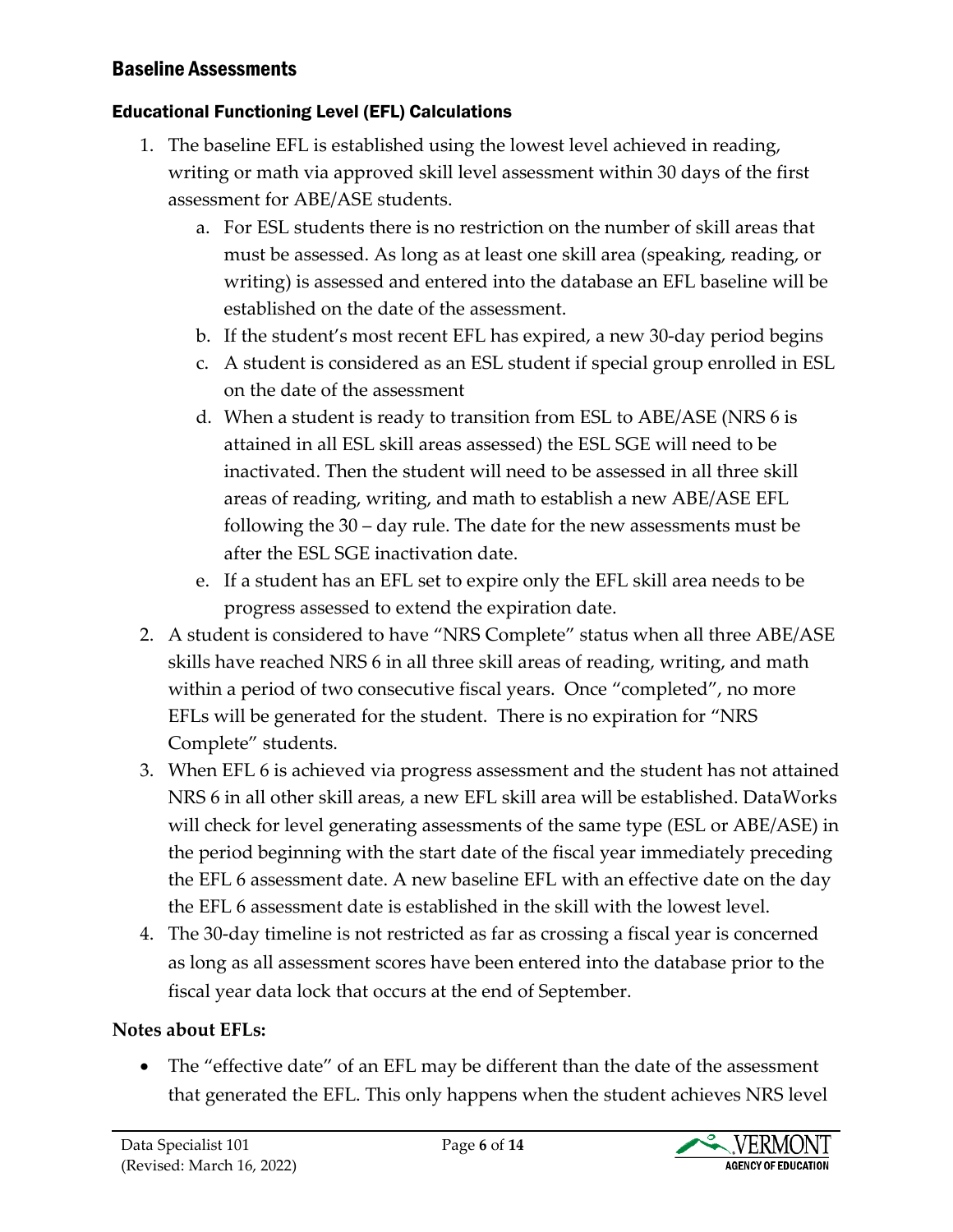6 in the current EFL skill area via progress assessment and the system looks back to find the lowest level of the remaining skill areas to use in establishing a new EFL. The "effective date" will be the date of the level 6 assessment.

- TABE 11/12 paper and online are considered the same instrument as of 7/1/2019.
	- o Use TABE 11/12 scoring guide for form L, which is only available as a paper assessment.
	- o Use TABE 11/12 Online scoring guide for forms E, M, D, A
- When to recalculate and when assessments need to be deleted and re-entered.
	- o When a level change is determined according to the scoring guide and the update does not happen in DataWorks the recalculation tab will need to be accessed from the NRS/ESL Skills tab. If the level change update still does not occur delete the assessment entry and re-enter it in the student record. If the EFL still does not update, contact the AOE AEL database administrator.
	- o Assessments with a date prior to 7/1 of the current fiscal year are locked by the end of September and cannot be recalculated or deleted and reentered after the previous fiscal year's data has been locked.

### **Scenarios:**

- 1. What would be the baseline EFL established under the following scenario for a new ABE/ASE student with NRS 3+ skills entered into DataWorks?
	- Student is assessed in Reading at level 4 on March 1
	- Student is assessed in Writing at level 4 on March 15
	- Student is assessed in Math at level 3 on April 5

No baseline is established since all three skill areas were not assessed within 30 days. After 30 days the reading and writing assessments would be null and void and the 30 day clock starts again with the date of the math assessment.

2. What happens when a student in the NRS  $1 - 2$  SGE population has a skill area that reaches NRS 3+ via a progress assessment?

The NRS 1 – 2 SGE must be closed before entering the assessment information that determined the NRS 3 skill into the database and the closed date of the SGE must be prior to the assessment date.

Once the NRS 1 – 2 SGE has been closed the student must have an assessment in all three skill areas (reading, writing, and math) within a 30 – day period to establish a new ABE/ASE Educational Functioning Level (EFL).

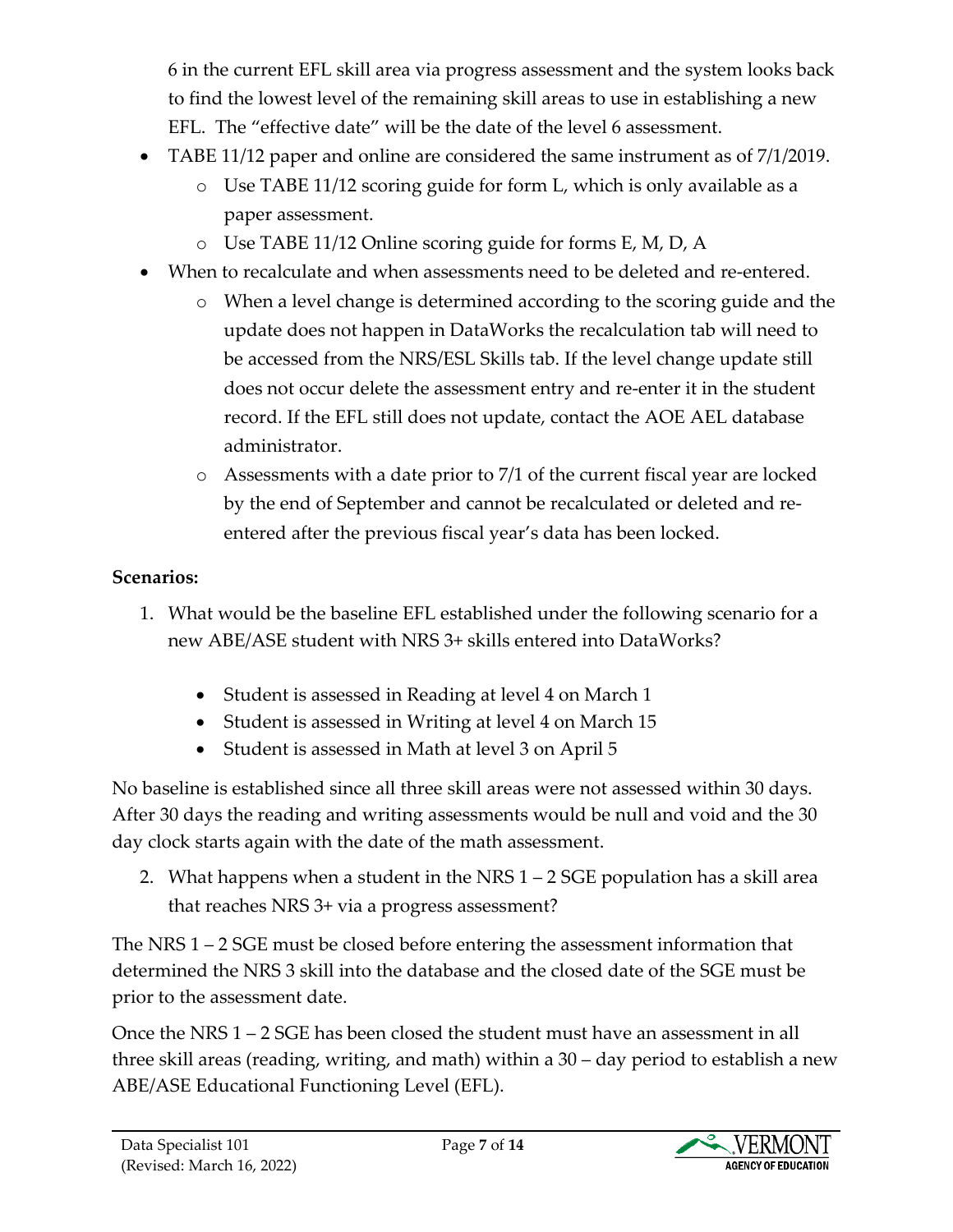3. How do you transition an ESL student to the ABE/ASE populations?

Once a student has reached ESL 6 in all skill areas assessed with ESL assessment instruments the student is ready to transition to ABE/ASE and the ESL SGE must be closed.

ELL students with a closed ESL SGE are considered new ABE/ASE students and must be assessed in all three skill areas (reading, writing, and math) using the TABE 11/12 instrument within a 30 - day period to establish an ABE/ASE EFL.

#### <span id="page-7-0"></span>Assessment Scoring

- There have been questions about scores entered into DataWorks that are not generating an EFL/NRS level. It is important to realize that some assessment levels have *Out of Range* scores. The TABE 11/12 assessments and the CASAS reading and math assessments have out of range scores. **Do not enter these. Contact AOE staff with any questions.** Out of range scores should not be entered in DataWorks since they will not generate an EFL/NRS level.
- The **TABE 11/12** assessment instrument has significant out of range values at the low end of the raw score scale for all skill areas of reading, writing, and math in the M, D, and A levels. This means that if a student scores low using these forms the assessment will not produce an EFL/NRS level. **The TABE Locator must be used to properly place students into the correct level prior to administering the actual assessment.** Refer to the TABE 11/12 Scoring Guide for out of range values. The assessment manufacturers provide scoring guides and conversion charts that outline the out of range scores. Prior to entering an assessment score in DataWorks check to see if the score was out of range for the level administered. In cases such as these the student must be given a lower level assessment to generate a valid EFL/NRS level.
- **CASAS Life and Work** reading assessment and **CASAS Life Skills** math assessment – Both ends of the scoring scale have out of range values meaning that if the student scores in that range, then the wrong level test was administered. The use of a locator will help assure that students are not given an incorrect level. Out of range values will not produce an EFL and are not to be entered into DataWorks. Refer to the CASAS Score Conversion Manual to familiarize yourself with the out of range values. Also, note that the CASAS Life Skills math assessment may be given as a tool to design instruction for the student, but it will not generate an EFL.

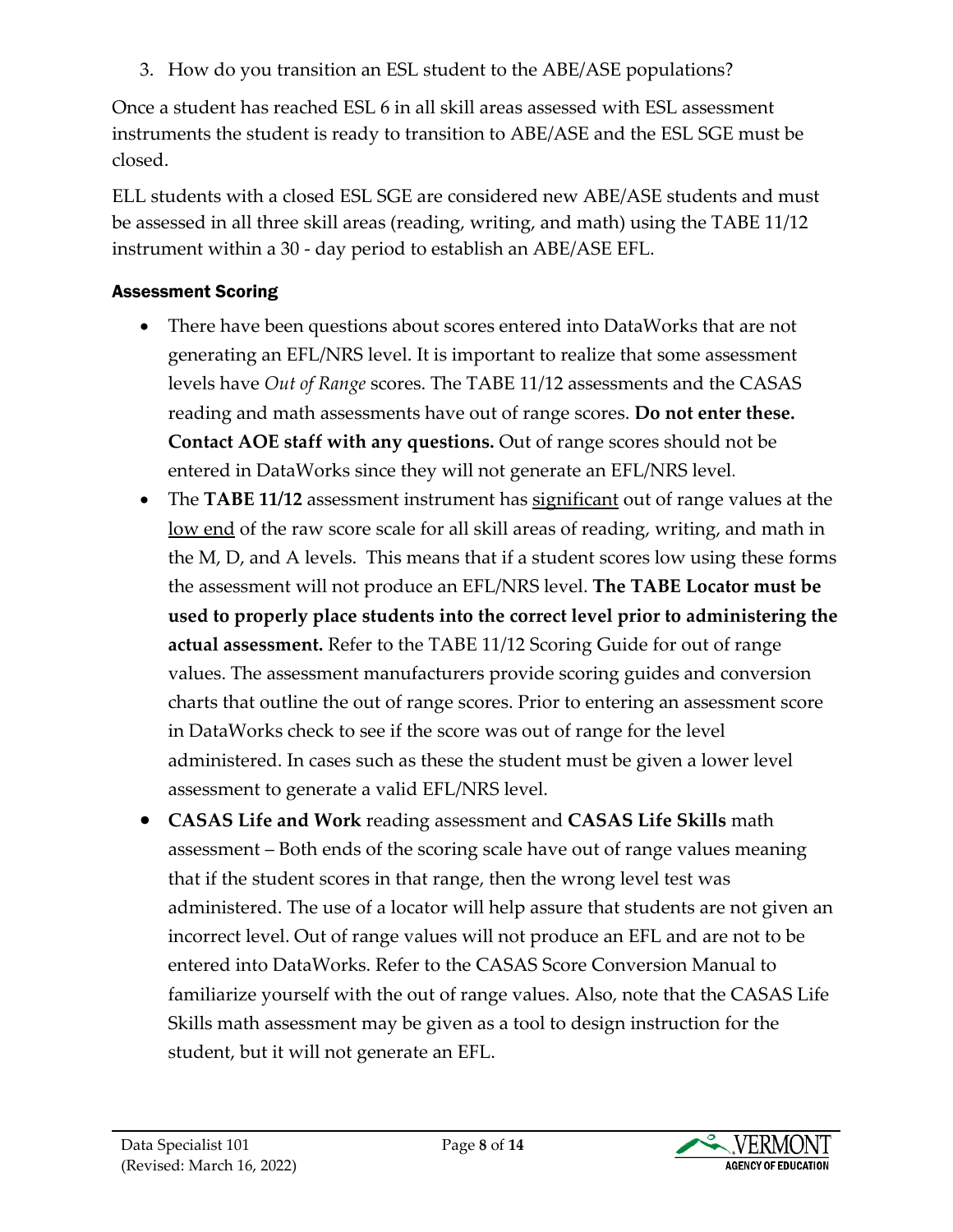#### <span id="page-8-0"></span>Progress Assessments

- 1. EFLs expire if no progress assessment is administered in the EFL skill area by the end of the fiscal year following the fiscal year of the effective date of the EFL. A progress assessment must be done in the EFL skill area prior to the expiration date for students expecting to participate in AEL the following fiscal year to extend the EFL expiration date.
- 2. Progress assessments should be done once a student has received at least 40 hours instruction since the baseline assessment in at least the EFL skill area.
- 3. Progress assessments should be the alternative form and the same level than that of the baseline assessment or the next higher level.
- 4. An assessment with a lower form level than the form level that established a baseline EFL will not be recognized as an approved progress assessment and the resulting score will not update the EFL.
- 5. The Assessment report has options to enter date ranges as well as hours of instruction filters. To view a list of students that have met the 40 hours of instruction qualification for a progress assessment enter the number 40 in the Minimum hours report filter box.
	- a. The Assessment report population will exclude students with an NRS Complete EFL/NRS level status.
	- b. The Assessment report population will include all students that have received services in the report period selected and have an EFL established on or before the report ending date AND have received the specified minimum number of service hours (Instruction, Distance Learning and Distance Learning Proxy).
- 6. Invalid assessments Assessments are always given on the alternate form from the most recent form administered (i.e., if the TABE 10 was last given, then the 11 must be given next). If the same form was administered two times a row, the assessment is invalid. There are other reasons why an assessment may be deemed invalid, such as the student was unable to complete the assessment. There are two scenarios for handling invalid assessments described below, depending on whether the assessment was meant as a baseline or a progress assessment.
	- a. For baseline assessments a new student or a returning student with expired EFL/NRS levels:
		- Do not enter the assessment into DataWorks. If it was entered, a Data Specialist may delete the entry.
		- Assess the student using the alternate form and enter that score into the database to establish baseline.
	- b. For progress assessment a student that has active EFL/NRS levels:

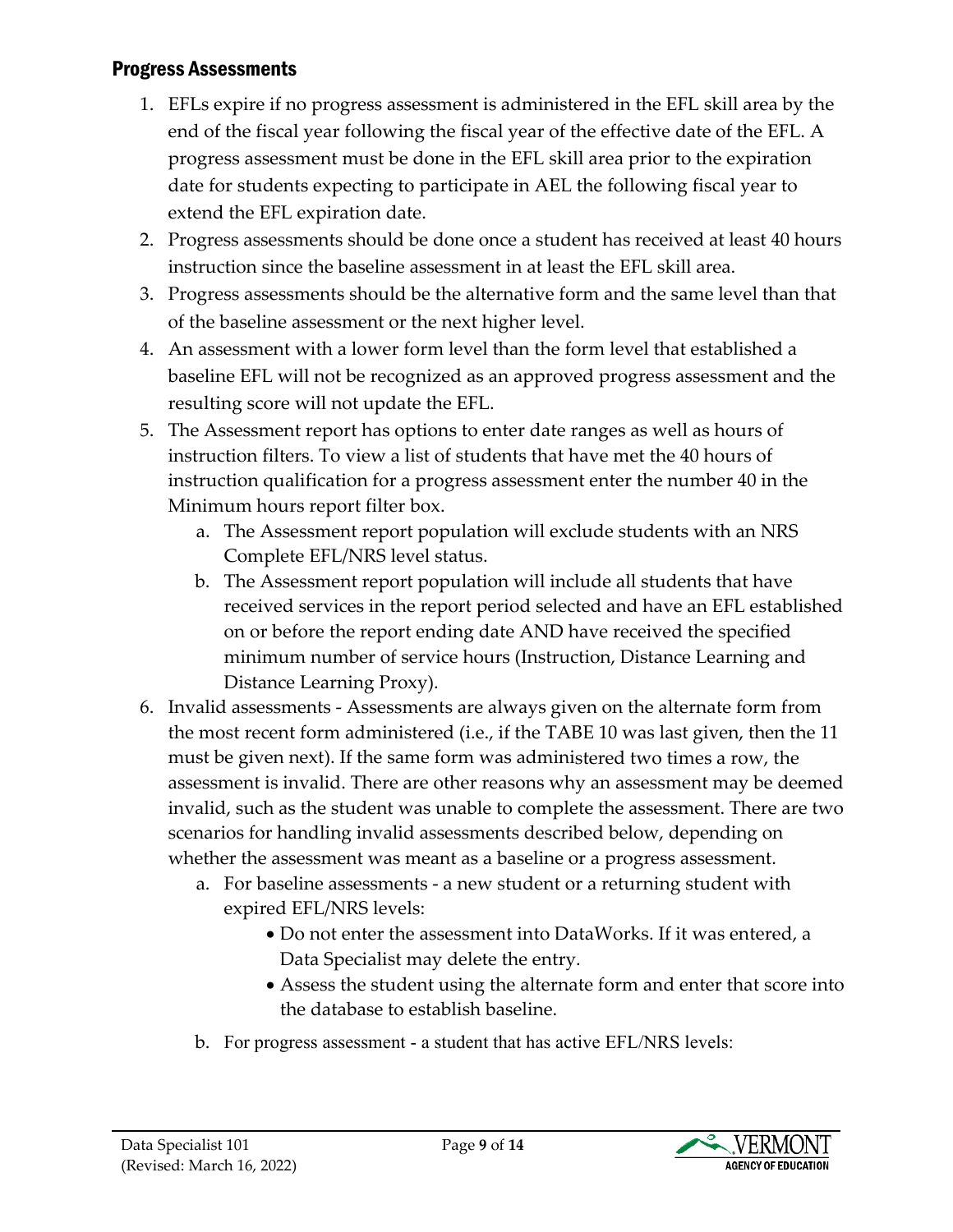- It is assumed that the invalid assessment was given on the alternate form from the last valid assessment documented in the database.
- In these cases, the database will not accept back to back assessment entries on the same form as valid progress assessments so the invalid assessment score should be entered into the database to act as a spacer so the second (assuming it is valid) progress assessment score will be accepted and the EFL/NRS level will update properly with any level changes.
- If the assessment was given on the same form, and is therefore invalid, the assessment should not be entered into the database. Proceed by giving the proper form level assessment and then enter the score.

#### <span id="page-9-0"></span>Goals and Achievements:

#### <span id="page-9-1"></span>Goals and achievements that impact the federal report statistical tables

**Obtain a Job and Retain a Job** – Do not set or change these. Goals are automatically assigned by the database based upon the employment status at entry on the enrollment page. The employment status will display under the enrollment tab on the student snapshot page. Within the enrollment tab will be an Employment History display which shows the status at entry and a history of the subsequent DOL data matches.

- User input this should be used at entry and automatic goals will be established based on the status selected: Employed, Employed Separation Pending, Unemployed, and Not in the Labor Force.
	- o Not in the Labor Force status is for students that do not intend to ever seek taxable employment. Students with this status are excluded forever from inclusion in the annual DOL match process.
	- o If there is an incorrect entry that needs to be removed, contact AOE staff to request removal of the entry.
- DOL Import This happens automatically during the annual DOL data match that AOE conducts with the Department of Labor.
- Achievements for these two employment goals should not be entered as met by AEL field staff because the DOL data match and the post-exit data added under "Employment History" will result in updates to the federal report statistical tables for the follow up data requirement.

**Enter Postsecondary goal –** Goal should be set by AEL provider staff if student intends to enter post-secondary.

• Achievement should be entered by AEL field staff anytime it has been verified the student has entered postsecondary education while the student is actively

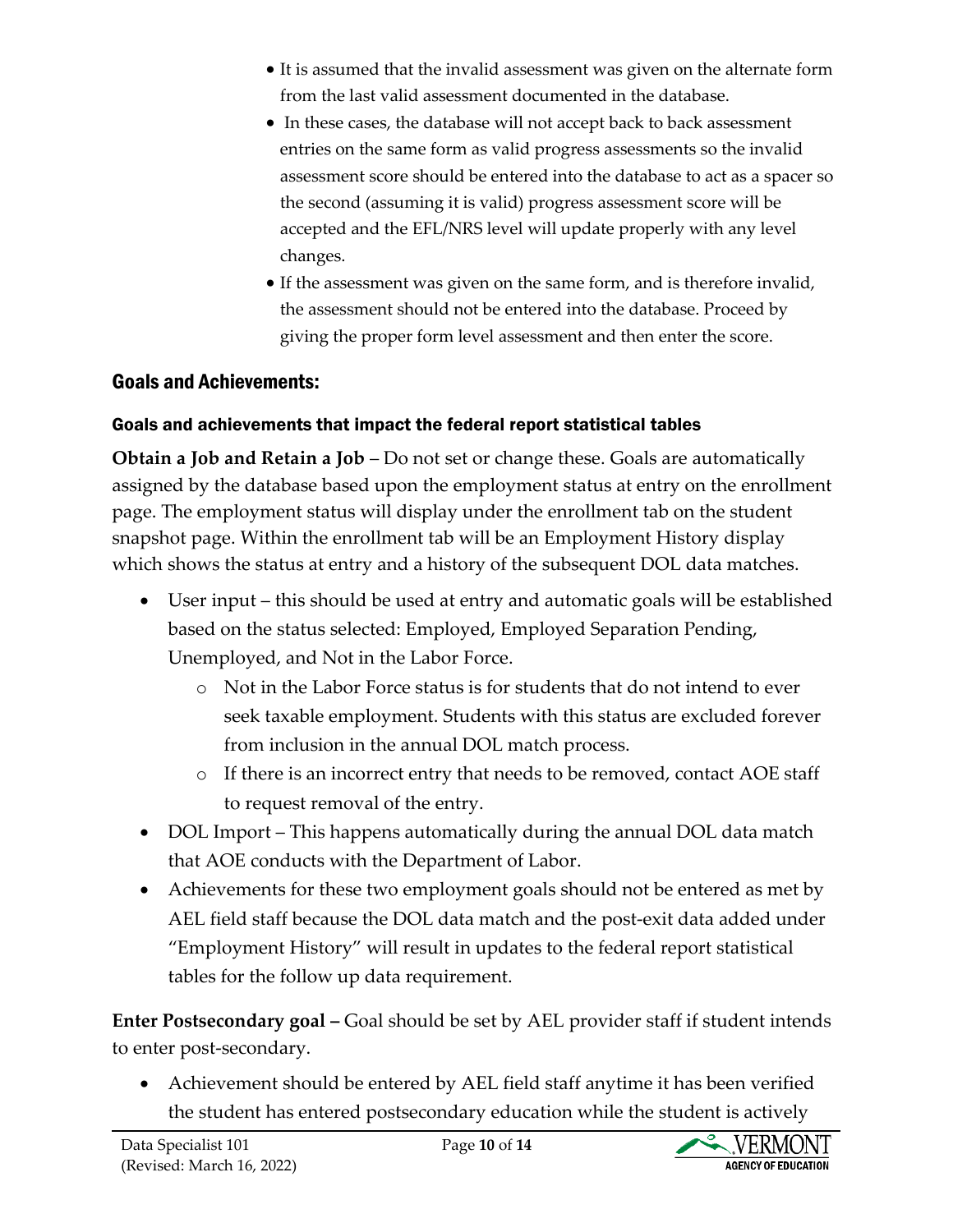receiving services or determined to have entered postsecondary through the survey follow-up procedure.

**Earn Reportable Industry Recognized Credential (IRC)–** Goal is set by AEL field staff for all students seeking a reportable IRC.

• Achievement is entered into DataWorks by AEL field staff once the student has earned a reportable IRC while actively receiving services or determined through the survey follow-up procedure.

**\*\*\*Employment, Enter Postsecondary and Earn Reportable Industry Recognized Credential are all factored in the Follow-up survey requirement detailed in the last section of this document.**

**Earn Secondary School Diploma or Earn GED Certificate–** Goal is set by AEL field staff, marked as "achieved" by AOE staff.

- The target date for this goal should be set for the end of the fiscal year in which the student is expected to graduate. For example, 6/30/2022 would be the target date for a student expected to graduate in FY22.
	- o If a student will not be able to meet this target either because they've disengaged or their graduation is delayed, this target date must be updated as soon as possible.
	- o The target date will anchor the student into the cohort of the fiscal year of that date. For example, if a student's target date is 6/30/2023, that will anchor the student into the FY23 cohort.
- Beginning in FY22, all those achieving a secondary diploma or GED will earn an MSG.
- Graduation lists must be provided to the AOE at least quarterly and earned secondary school diploma achievements are entered by AOE staff once a file audit has been completed.
- Graduation date submitted must be on or before the last service date in the latest PoP for an MSG to be awarded.

**Improve Educational Functioning Level to ASE** – Goal is set by field staff for ABE/ASE AEL students entered into DataWorks. This is an important task to complete so students are reported in the correct cohorts on the federal report statistical tables.

• Achievement is entered into DataWorks by AEL field staff if the baseline assessments determine the student has NRS 5+ skills or once a progress assessment has determined NRS 5+ skills.

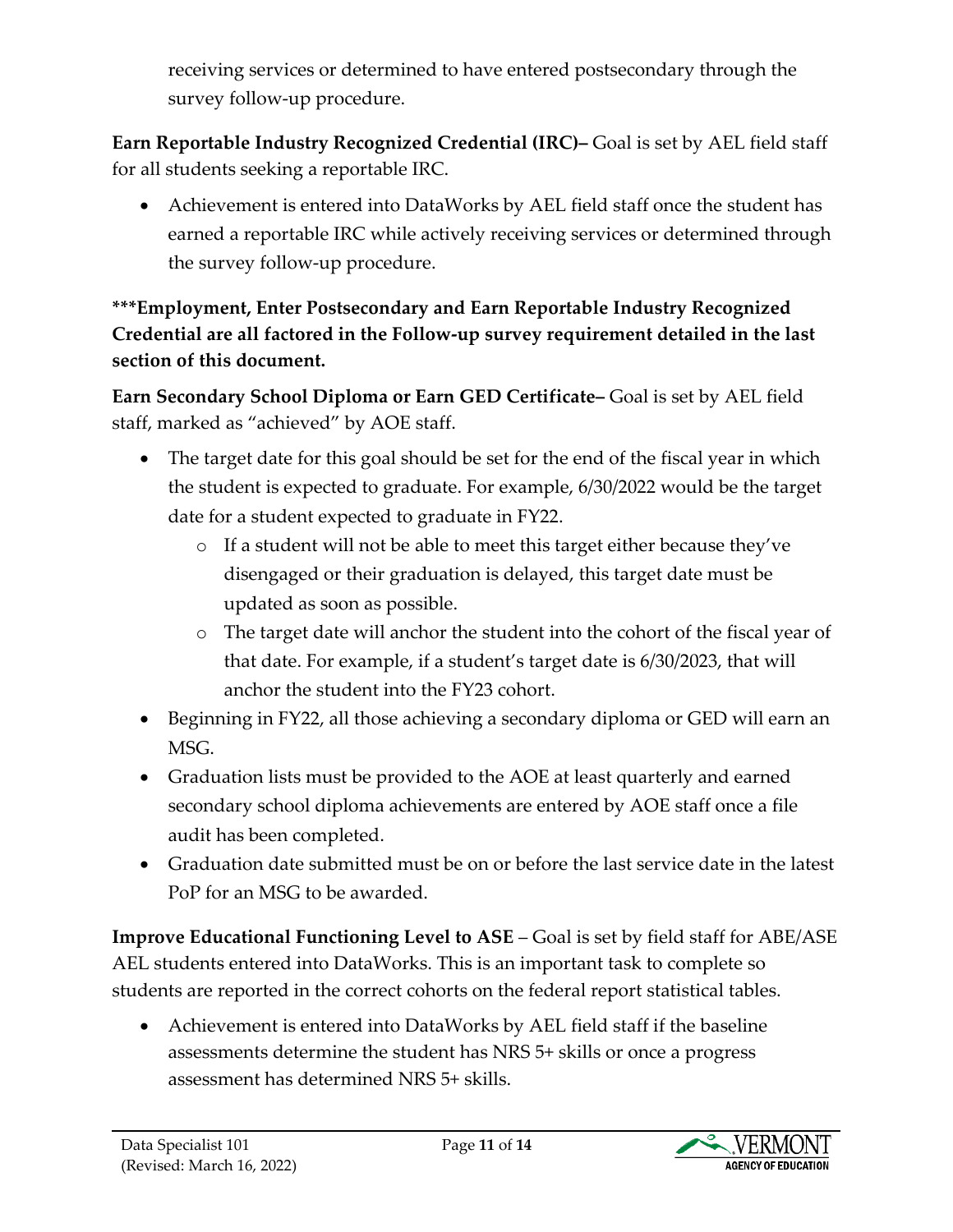#### <span id="page-11-0"></span>Achievement to Goal Mapping

| Goal                                                         | Achievement                                                     | Set By          | <b>Marked</b><br><b>Achieved By</b> | Applies to which<br>student group(s)                                                                 |
|--------------------------------------------------------------|-----------------------------------------------------------------|-----------------|-------------------------------------|------------------------------------------------------------------------------------------------------|
| Obtain a job                                                 | Obtained a job                                                  | Automatic       | Automatic                           | Unemployed                                                                                           |
| Retain current job                                           | Retained current<br>job                                         | Automatic       | Automatic                           | Employed                                                                                             |
| Achieve work-based<br>project learner goal                   | Completed<br>standards based<br>learning project                | AEL field staff | AEL field staff                     | Any student<br>planning a work<br>based project                                                      |
| Improve<br>Educational<br>Functioning Level to<br><b>ASE</b> | <b>Attained ASE skills</b>                                      | AEL field staff | AEL field staff                     | ABE/ASE<br>students with<br>NRS 4 or below<br>in any skill areas                                     |
| Earn secondary<br>school diploma                             | Earned secondary<br>school diploma                              | AEL field staff | AOE staff                           | <b>All HSCP</b><br>students, any<br>students who<br>wish to attain this                              |
| Earn GED Certificate                                         | <b>Achieved GED</b><br>certificate                              | AEL field staff | <b>AOE</b> staff                    | Any AEL<br>students who<br>wish to attain this                                                       |
| Enter post-<br>secondary education<br>or job training        | Entered post-<br>secondary<br>education or<br>$\mbox{training}$ | AEL field staff | AEL field staff                     | Any AEL<br>students who<br>wish to attain this                                                       |
| Obtain citizenship<br>skills                                 | Attained skills<br>needed for U.S.<br>citizenship               | AEL field staff | AEL field staff                     | Those students<br>who are New<br>Americans,<br>whether official<br>U.S. citizens<br>currently or not |
| Achieve U.S.<br>Citizenship                                  | Passed U.S.<br>citizenship exam                                 | AEL field staff | AEL field staff                     | Those students<br>who are not yet<br>U.S. citizens but                                               |

The following table displays the connection between specific goals and achievements.

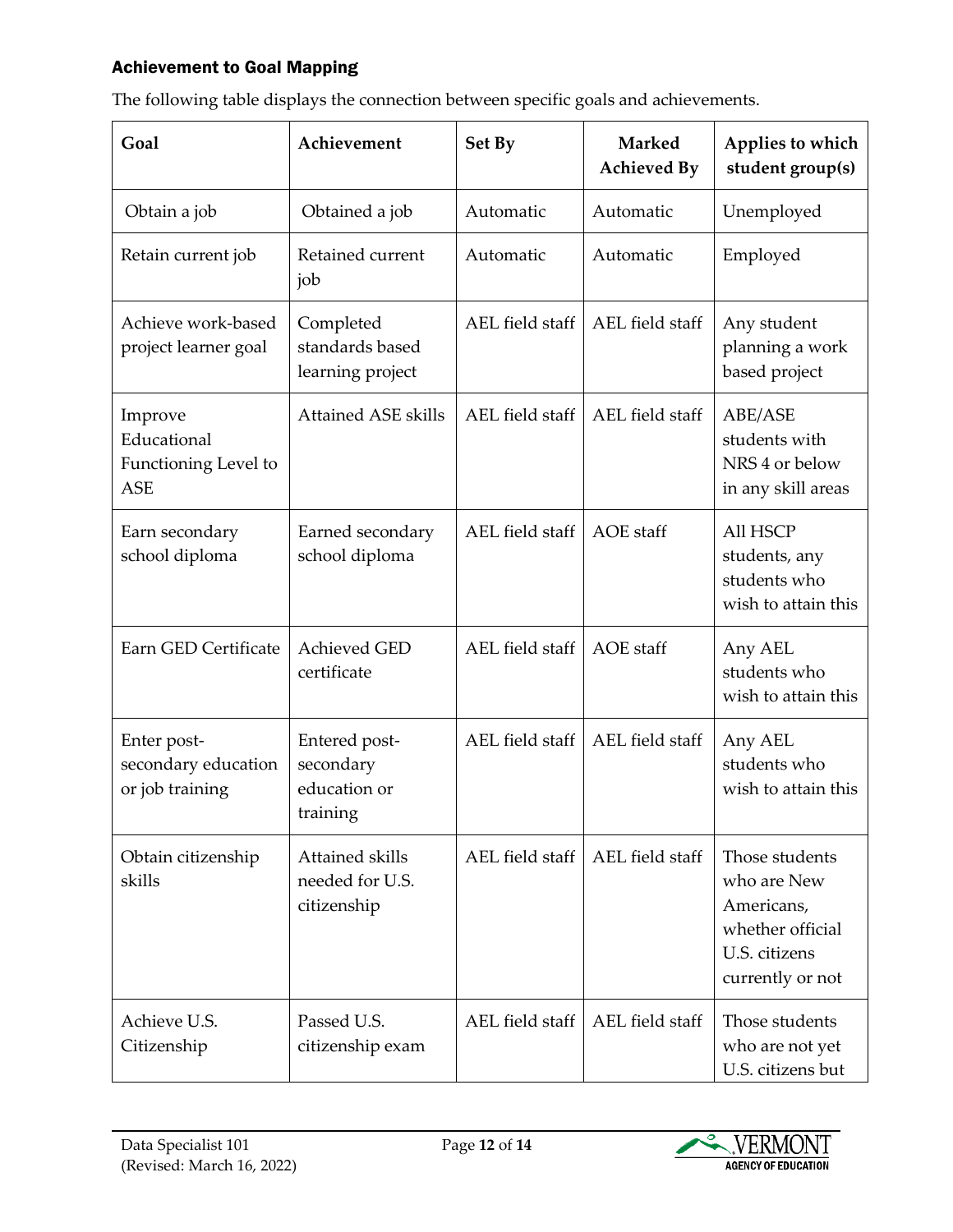| Goal                                  | Achievement                             | Set By          | <b>Marked</b><br><b>Achieved By</b> | Applies to which<br>student group(s)                                                                                                       |
|---------------------------------------|-----------------------------------------|-----------------|-------------------------------------|--------------------------------------------------------------------------------------------------------------------------------------------|
|                                       |                                         |                 |                                     | are planning to<br>become citizens                                                                                                         |
| Achieve WorkKeys<br>Certificate       | <b>Earned WorkKeys</b><br>certificate   | AEL field staff | AEL field staff                     | Those students<br>who want the<br>national work<br>readiness<br>certificate or<br>would like to<br>demonstrate<br>work readiness<br>skills |
| Obtain IRC (Tier I)                   | Obtained IRC (Tier<br>I)                | AEL field staff | AEL field staff                     | <b>AEL</b> students<br>seeking an IRC in<br>Tier I                                                                                         |
| Obtain Reportable<br>IRC (Tier II)    | Obtained<br>Reportable IRC<br>(Tier II) | AEL field staff | AEL field staff                     | <b>AEL</b> students<br>seeking a<br>reportable IRC in<br><b>Tier II</b>                                                                    |
| Complete ESL<br><b>Advanced Level</b> | Completed ESL<br><b>Advanced Level</b>  | AEL field staff | AEL field staff                     | <b>AEL ESL</b><br>students                                                                                                                 |
| Personal Goal                         | <b>Achieved Personal</b><br>Goal        | AEL field staff | AEL field staff                     | Any AEL<br>students with a<br>specific personal<br>goal                                                                                    |

## <span id="page-12-0"></span>Career Services Tracking

Data Specialists need to be prepared to answer questions in the field about tracking career services. Refer to the Career Services [Tracking Instructions](https://education.vermont.gov/documents/ael-career-services-tracking-instructions) on the Agency of Education website.

## <span id="page-12-1"></span>Survey Follow Up Data Collection and Entry into DataWorks

For Federal reports, we need to collect information on employment status and attendance and for entering/completing post-secondary education after students exit our programs.

For students with a Social Security Number (SSN) in DataWorks, employment information is obtained through a data match with Vermont Department of Labor records. For students who have an alternative ID instead of an SSN, we need to conduct surveys to gather this information at 2 quarters and 4 quarters after they exit the program.